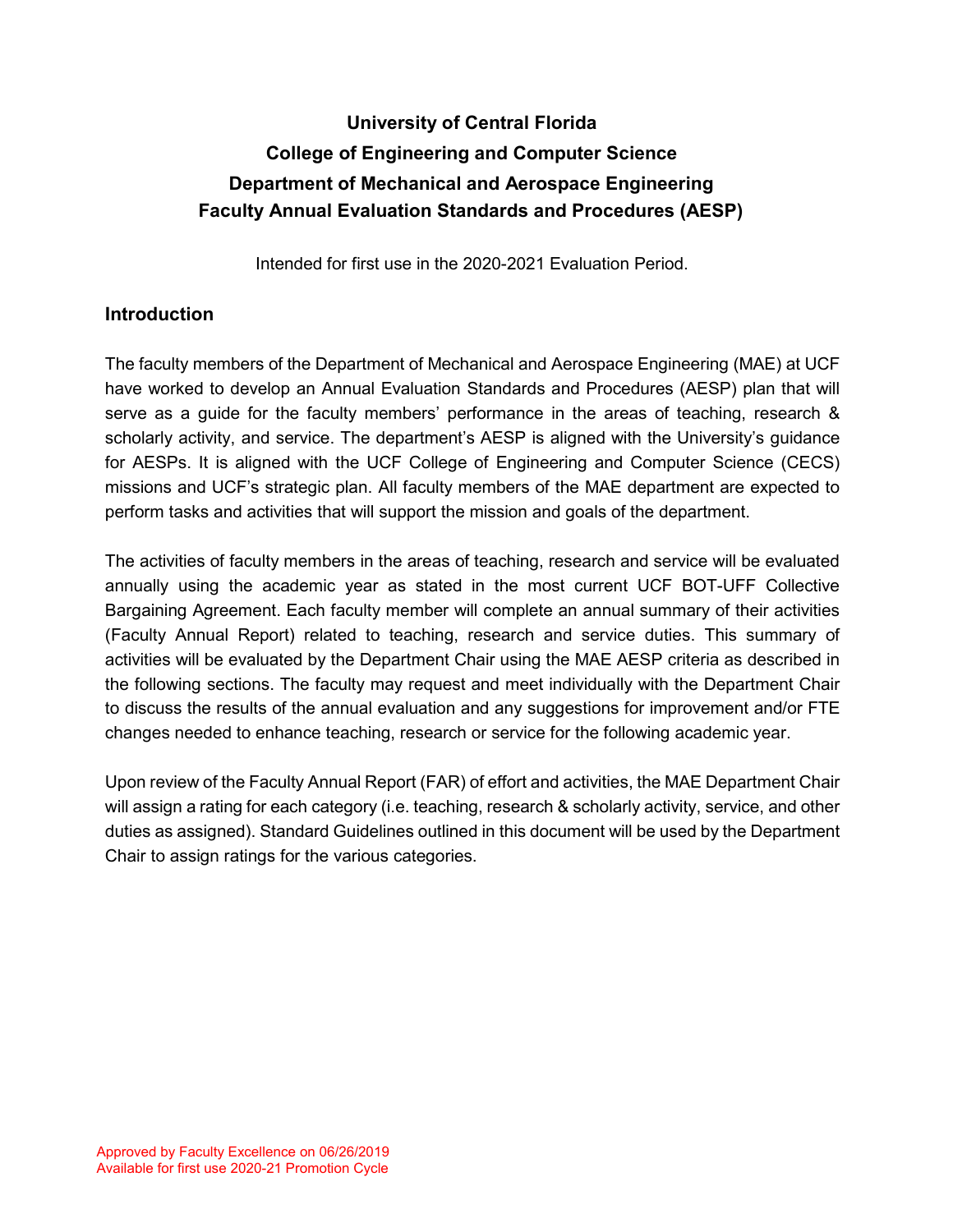## Teaching

| Unsatisfactory     | Fails to meet any one of the minimum teaching requirements<br>(MTR) for two consecutive years |
|--------------------|-----------------------------------------------------------------------------------------------|
| Conditional        | Fails to meet any one of the minimum teaching requirements (MTR)                              |
| Satisfactory       | Meets all of the minimum teaching requirements (MTR)                                          |
| Above Satisfactory | (Meets the MTR) AND (Meets at least 3 completed items from ETA<br>or ETO)                     |
| Outstanding        | (Meets all requirements of Above Satisfactory) AND (Meets at least<br>2 ETOs).                |

| Minimum Teaching<br>Requirements (MTR)                                                                                                      | Evidence of Teaching Activity<br>(ETA)                                                                                  | <b>Evidence of Teaching</b><br>Outcomes (ETO)                                                                                                        |
|---------------------------------------------------------------------------------------------------------------------------------------------|-------------------------------------------------------------------------------------------------------------------------|------------------------------------------------------------------------------------------------------------------------------------------------------|
| Obtains a combined SPI<br>$1_{-}$<br>score of 3.0 or higher on<br>"overall effectiveness of<br>the instructor"*, **                         | Involvement in at least<br>1 <sub>1</sub><br>one course<br>development activity,<br>such as major course                | 1. Leadership in at least<br>one curriculum<br>development such as<br>initiating, planning and                                                       |
| Submits book orders by<br>2.<br>deadline provided by the<br>MAE office.                                                                     | revisions, new course<br>creation, teaching an<br>existing course for the                                               | executing major<br>curriculum revision that<br>employs assignments                                                                                   |
| Provides clear, detailed<br>3.<br>course syllabi that<br>include student<br>learning outcomes and<br>meet the university's<br>requirements. | first time.<br>2.<br>Involvement in<br>developing at least<br>one teaching method,<br>e.g. Mixed Mode,<br>Project-Based | and activities clearly tied<br>to student learning<br>outcomes, new teaching<br>lab development, major<br>teaching lab<br>restructuring, or creation |
| Teaches according to<br>4.<br>course syllabi and<br>catalog description.                                                                    | Learning (PBL),<br>Evaluation and<br>Proficiency Center (EPC).                                                          | of new degree program.<br>2.<br>Leadership in<br>implementing established                                                                            |
| 5.<br>Meets classes on a<br>regular basis as<br>scheduled.                                                                                  | Development of at<br>3.<br>least one educational<br>proposal                                                            | but nontraditional<br>teaching methods, such<br>as PBL, Mixed Mode,                                                                                  |
| Displays office hours in<br>6.<br>front of office and<br>provides such info. to                                                             | development, such as<br>NSF NRT, REU,<br>RET, SURF, etc.                                                                | Online Course Delivery,<br>etc.<br>Implementation and<br>3.                                                                                          |
| MAE office.<br>Holds scheduled office<br>7.<br>hours.<br>Replies to time-<br>8.                                                             | Supervision of at least<br>4.<br>one undergraduate<br>research, HIM, REU, etc.<br>Serving as a member in<br>5.          | validation of at least one<br>pedagogical method,<br>such as scholarly work<br>developed and studied                                                 |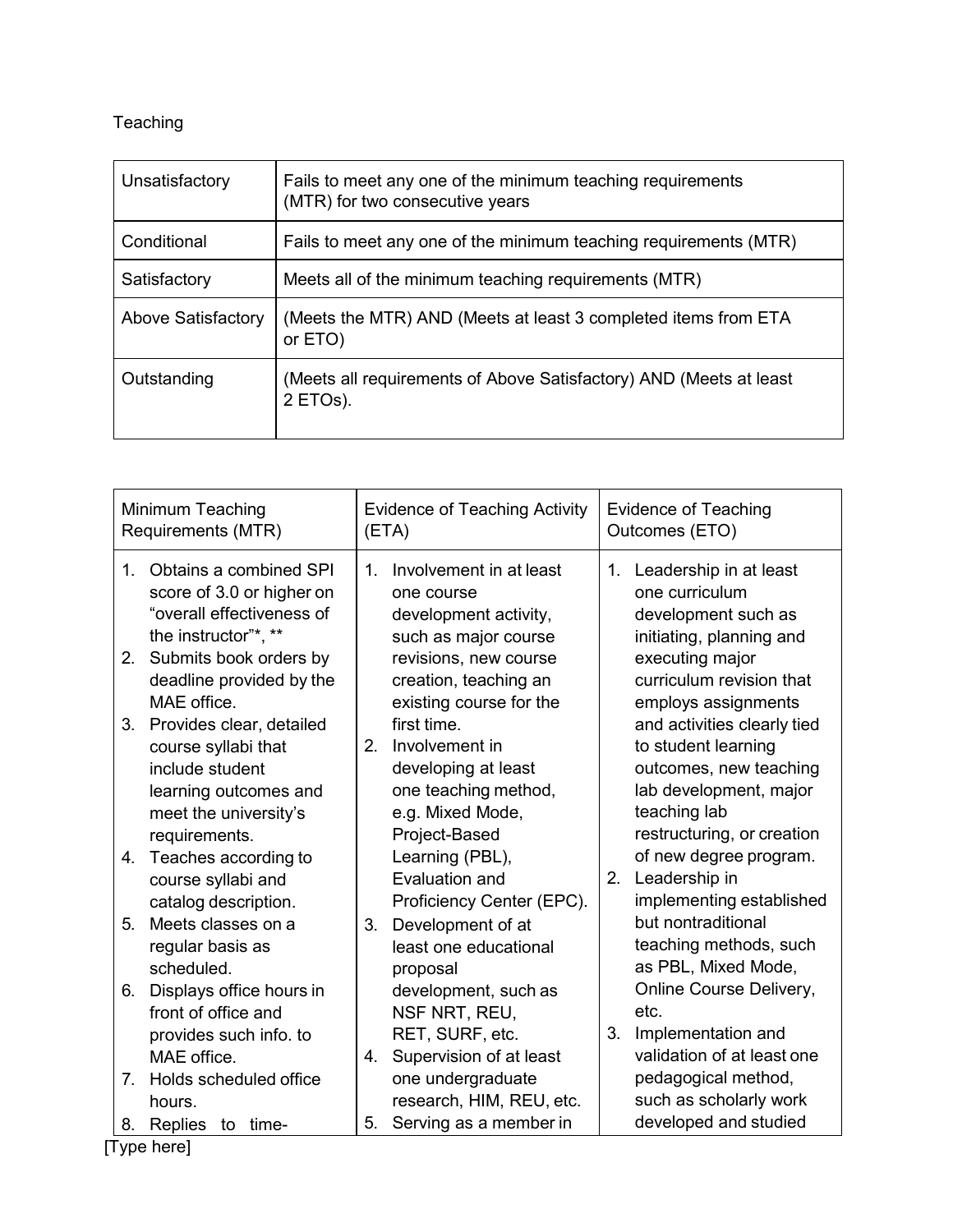| student<br>critical         | at least one thesis or          | by faculty, novel teaching    |
|-----------------------------|---------------------------------|-------------------------------|
| inquiries.                  | dissertation committee.         | effort that results in        |
| 9. Provides regular         | Chair of at least one<br>6.     | improved student              |
| evaluative feedback to      | student thesis and/or           | performance, etc.             |
| student assignments.        | dissertation committee.         | 4. Achieves a combined        |
| 10. Provides student        | 7. Participation in at least    | SPI score of 4.0 or higher    |
| mentoring when              | one educational                 | AND above department          |
| requested, such as in       | partnership                     | average of classes with       |
| EML, EAS advising I/II.     | development, such as            | comparable enrollment         |
| 11. Submits grades on time. | collaboration with CDL,         | on "overall effectiveness     |
| 12. Provides course         | FCTL,                           | of the instructor."*,**       |
| assessment data on time     | interdepartmental or            | 3 MS thesis or 1 PhD<br>5.    |
| and per request.            | college level                   | dissertation supervision to   |
| 13. Submits information     | assessment, etc.                | completion during the         |
| requested by                | Participation in at least<br>8. | year or average over the      |
| Assessment/ABET             | one of the following            | past 3 years, whichever is    |
| committee.                  | activities: student team        | higher.                       |
| 14. Participates in PhD     | competition,                    | Educational grant award<br>6. |
| Qualifying Exams when       | independent studies, or         | such as NSF<br>NRT,           |
| requested.                  | direction of projects           | REU, RET, SURF, etc.          |
|                             | and student                     | Competitive teaching<br>7.    |
|                             | organizations.                  | award such as TIP,            |
|                             | Teaches 5 or<br>9.              | Teaching excellence           |
|                             | more classes per                | award, SOTL, etc.             |
|                             | year.                           | Textbook publication.<br>8.   |
|                             |                                 | Teaching outcome<br>9.        |
|                             |                                 | recognition through major     |
|                             |                                 | fellowship, student award,    |
|                             |                                 | such as from NSF, NASA,       |
|                             |                                 | etc.                          |
|                             |                                 | 10. Publication related to    |
|                             |                                 | engineering education.        |

\* The SPI scores in individual courses may be adjusted upward up to 0.5 for large undergraduate classes and/or other considerations, such as first time teaching, new teaching method and unexpected events.

\*\* Combined SPI score will be calculated by taking the arithmetic mean of SPI scores obtained in each course the faculty was assigned classroom teaching during the evaluation period. Courses without classroom teaching such as career advising are excluded in the calculation of the combined SPI score.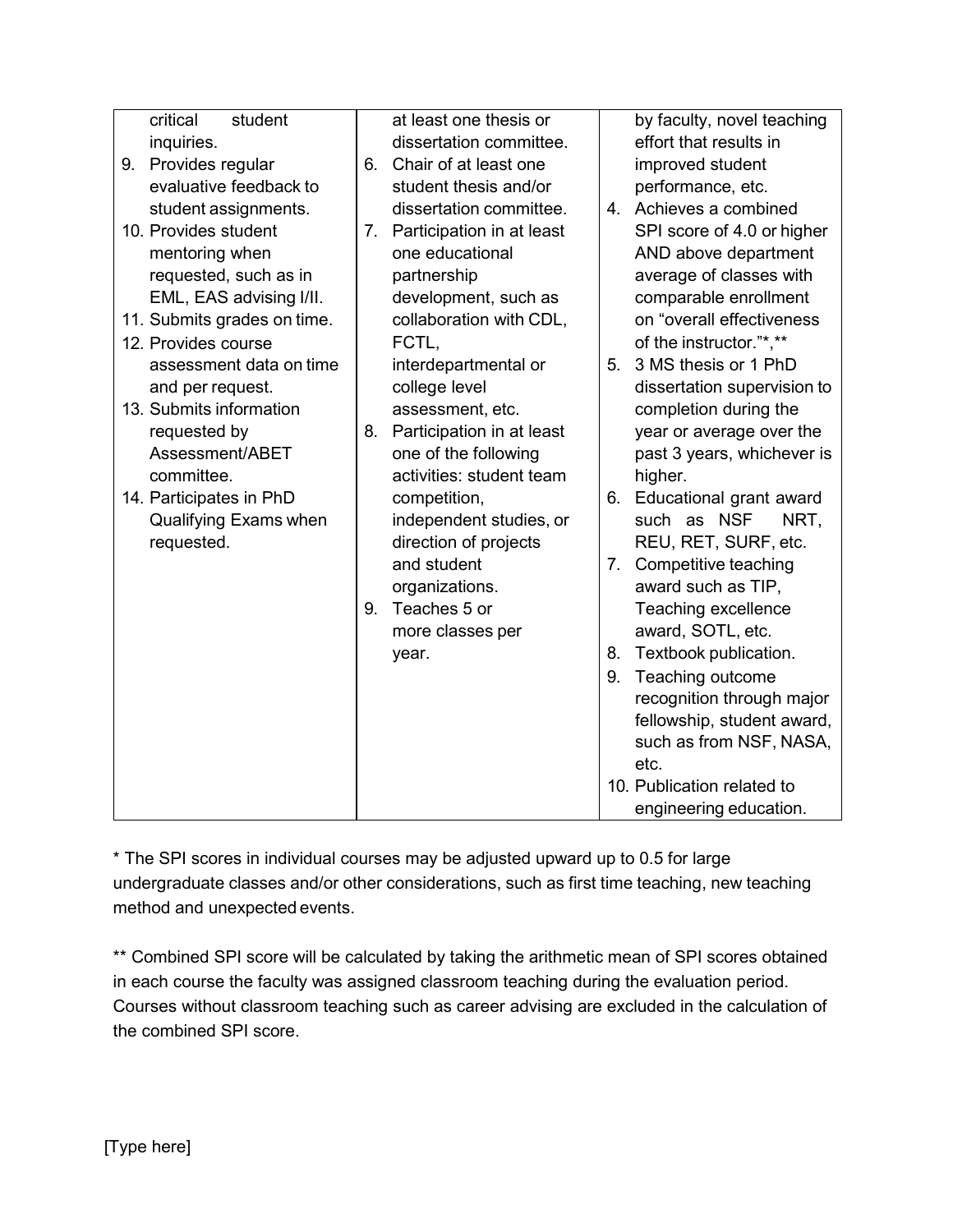#### Research

| Unsatisfactory     | Fails to meet any one of the minimum research requirements<br>(MRR) for two consecutive years                                                                                                                                                                                                                                                                                                                                                            |
|--------------------|----------------------------------------------------------------------------------------------------------------------------------------------------------------------------------------------------------------------------------------------------------------------------------------------------------------------------------------------------------------------------------------------------------------------------------------------------------|
| Conditional        | Fails to meet any one of the minimum research requirements (MRR)                                                                                                                                                                                                                                                                                                                                                                                         |
| Satisfactory       | Meets the minimum research requirements (MRR)                                                                                                                                                                                                                                                                                                                                                                                                            |
| Above Satisfactory | (Meets MRR) AND (Meets 3 completed items from any of the ERAs and<br>ERO1 $(x,y,z)$ ) AND (Meets at least 2 out of 3 ERO1 metrics $(x,y,z)$ ). An<br>impactful contribution to scholarly work can substitute for deficiency in<br>one of ERO1 metrics $(x, y, z)$ . The significance of the contribution must be<br>evidenced by recognition (as listed in ERO under Recognition) in<br>academic or professional community during the evaluation period. |
| Outstanding        | (Meets MRR) AND (Meets ERO2 $(x, y, z)$ ) AND (Has faculty's advisees<br>as first authors in two or more high quality publications*). An impactful<br>contribution to scholarly work can substitute for deficiency in one of<br>ERO2 metrics $(x,y,z)$ . The significance of the contribution must be<br>evidenced by recognition (as listed in ERO under Recognition) in<br>academic or professional community during the evaluation period.            |

| Minimum Research<br>Requirements (MRR)                                                                                                                                                                                                                                                                                   | <b>Evidence of Research Activity</b><br>(ERA)                                                                                                                                                                                                                                                                                                                                                                                                                                                                                  | Evidence of Research<br>Outcomes (ERO)                                                                                                                                                                                                                                                                                                                                                                                                                                                                                                                       |  |  |
|--------------------------------------------------------------------------------------------------------------------------------------------------------------------------------------------------------------------------------------------------------------------------------------------------------------------------|--------------------------------------------------------------------------------------------------------------------------------------------------------------------------------------------------------------------------------------------------------------------------------------------------------------------------------------------------------------------------------------------------------------------------------------------------------------------------------------------------------------------------------|--------------------------------------------------------------------------------------------------------------------------------------------------------------------------------------------------------------------------------------------------------------------------------------------------------------------------------------------------------------------------------------------------------------------------------------------------------------------------------------------------------------------------------------------------------------|--|--|
| Publication of 1<br>$1_{-}$<br>scholarly article in a<br>peer-reviewed journal or<br>in a conference<br>proceeding.<br>Trackable research<br>2 <sup>1</sup><br>record on Google<br>Scholar.<br>Submission of at least 1<br>3.<br>research proposal as<br>PI/CoPI during the year or<br>average over the past 3<br>years. | Publication of 2 scholarly<br>1.<br>articles in high quality*,<br>peer-reviewed journals or<br>conference proceedings<br>(faculty are encouraged<br>to publish in major<br>journals of professional<br>engineering societies<br>such as ASME and<br>AIAA).<br>Submission of 2 research<br>2 <sub>1</sub><br>proposals as PI/CoPI<br>during the year or<br>average over the past 3<br>years.<br>Participation in at<br>3.<br>least one research<br>partnership, such as<br>with industry, other<br>university, research<br>lab. | <b>ERO Metrics</b><br>ERO is measured by the<br>metrics using x, y and z.<br>Publication of x<br>$X_{-}$<br>scholarly articles in high<br>quality*, peer-reviewed<br>journals or conference<br>proceedings (faculty are<br>encouraged to publish in<br>major journals of<br>professional engineering<br>societies such as ASME).<br>Maintain an active<br>у.<br>research program by<br>supporting graduate or (a<br>combination of graduate and<br>postdoctoral students), to<br>the order of \$y or above#.<br>Research<br>Z.<br>expenditure, averaged over |  |  |
|                                                                                                                                                                                                                                                                                                                          |                                                                                                                                                                                                                                                                                                                                                                                                                                                                                                                                | the current year and                                                                                                                                                                                                                                                                                                                                                                                                                                                                                                                                         |  |  |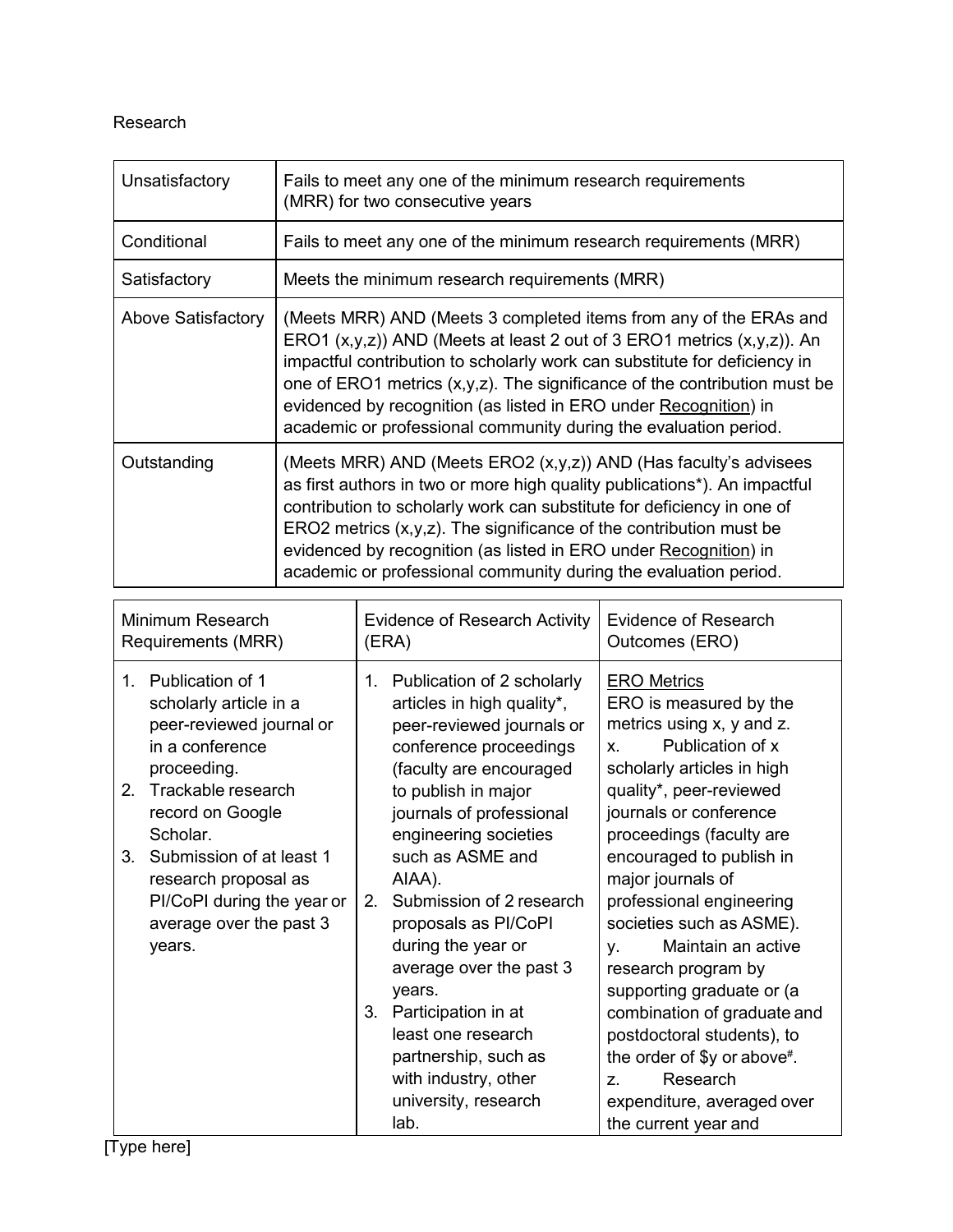| 4. | At least one               | previous 2 years, or                 |
|----|----------------------------|--------------------------------------|
|    | presentation by            | research expenditure of the          |
|    | research group at          | current year, whichever is           |
|    | technical conferences or   | bigger, to the order of \$z or       |
|    | at different universities, | above##                              |
|    | research institutions, or  |                                      |
|    | industry.                  | ERO1                                 |
|    | 5. Submission of at least  | $x=3$ , $y= $44,000$ , $z= $100,000$ |
|    | one invention/ patent      |                                      |
|    | disclosure.                | ERO <sub>2</sub>                     |
|    |                            | x=5, y=\$66,000, z=\$200,000         |
|    |                            |                                      |
|    |                            | Recognition                          |
|    |                            | 1. Recognition such as               |
|    |                            | distinguished member of              |
|    |                            | professional organization            |
|    |                            | such as ASME, AIAA,                  |
|    |                            | etc.                                 |
|    |                            | 2. Leadership role in                |
|    |                            | research partnership.                |
|    |                            | 3.<br>Major                          |
|    |                            | conference/workshop/                 |
|    |                            | tutorial as keynote or               |
|    |                            | invited speaker.                     |
|    |                            | Journal cover or featured<br>4.      |
|    |                            | article.                             |
|    |                            | 5. National or international         |
|    |                            | level research award.                |
|    |                            | 6. Very high number of               |
|    |                            | citations.                           |
|    |                            | 7. Patent, innovative                |
|    |                            | hardware or software                 |
|    |                            | invention.                           |
|    |                            | Competitive research<br>8.           |
|    |                            | award, such as RIA, best             |
|    |                            | paper award, etc.                    |
|    |                            |                                      |

\* To ensure a paper is considered high quality, the faculty should submit to journals of relevant professional societies such as ASME, AIAA, or in high impact journals.

# The \$ amount accounts for total direct personnel costs (for graduate students and/or postdocs only, e.g. stipend) + tuition support + fees provided from internal, external and matching funds administered through ORC or the UCF Research Foundation. Internal and matching funding should be from non-MAE sources. Non-PI contributions to ORC fellowships are excluded.

## Research expenditure includes internal, external and matching funds administered through ORC or the UCF Research Foundation. Internal and matching funding should be from non-MAE sources. Non-PI contributions to ORC fellowships are excluded.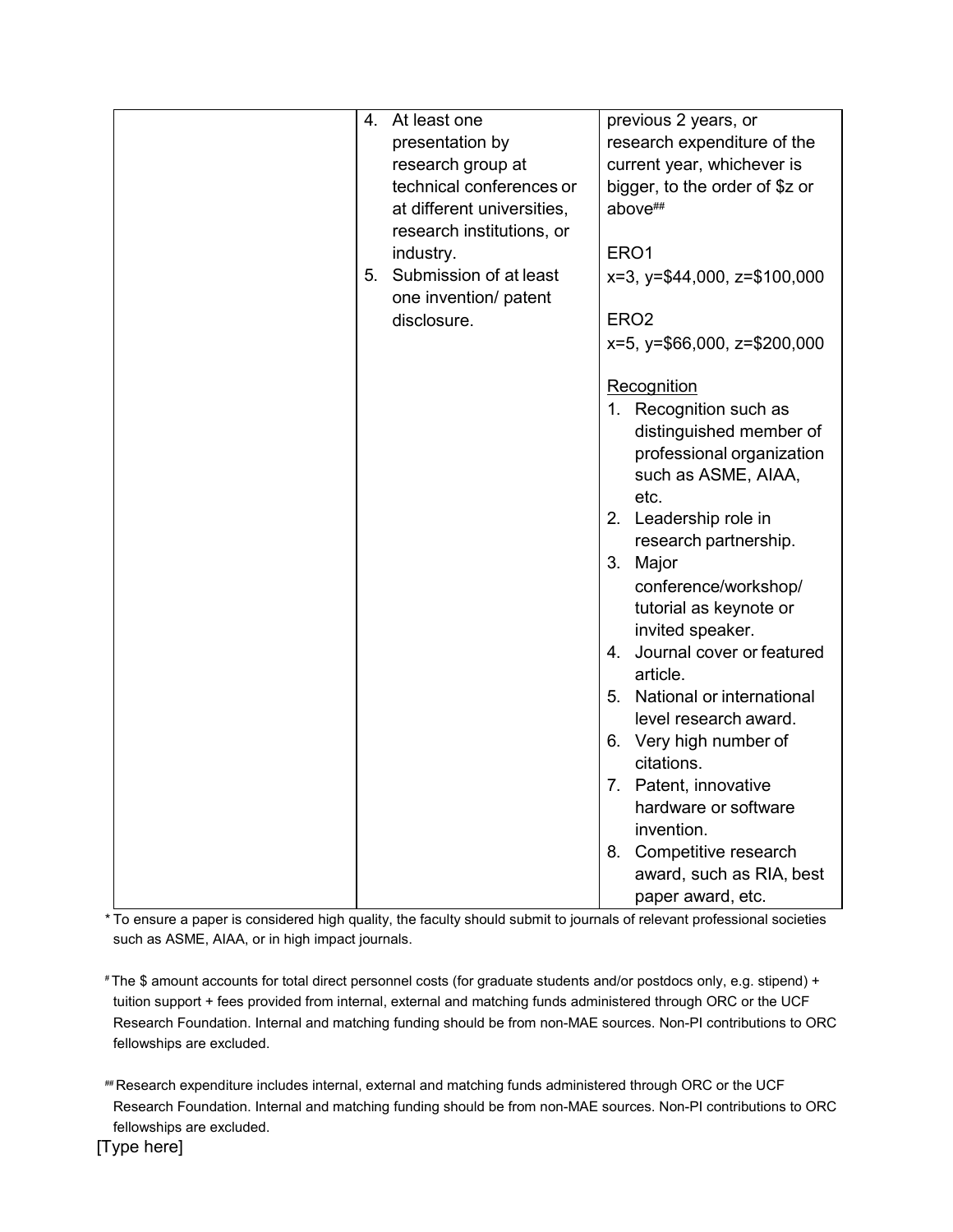## Service

| Unsatisfactory            | Fails to meet any one of the minimum service requirements<br>(MSR) for two consecutive years.                                                   |
|---------------------------|-------------------------------------------------------------------------------------------------------------------------------------------------|
| Conditional               | Fails to meet any one of the minimum service requirements (MSR).                                                                                |
| Satisfactory              | Meets MSR.                                                                                                                                      |
| <b>Above Satisfactory</b> | (Meets MSR) AND (Meets at least 3 completed items from ESA or<br>ESO).                                                                          |
| Outstanding               | (Meets MSR) AND (Meets at least 3 completed items from ESO) AND<br>(Significantly contributes in 1 ESO). 2 ESA may be used in lieu of 1<br>ESO. |

| Minimum Service    | Evidence of Service | Evidence of Service |
|--------------------|---------------------|---------------------|
| Requirements (MSR) | Activity (ESA)      | Outcomes (ESO)      |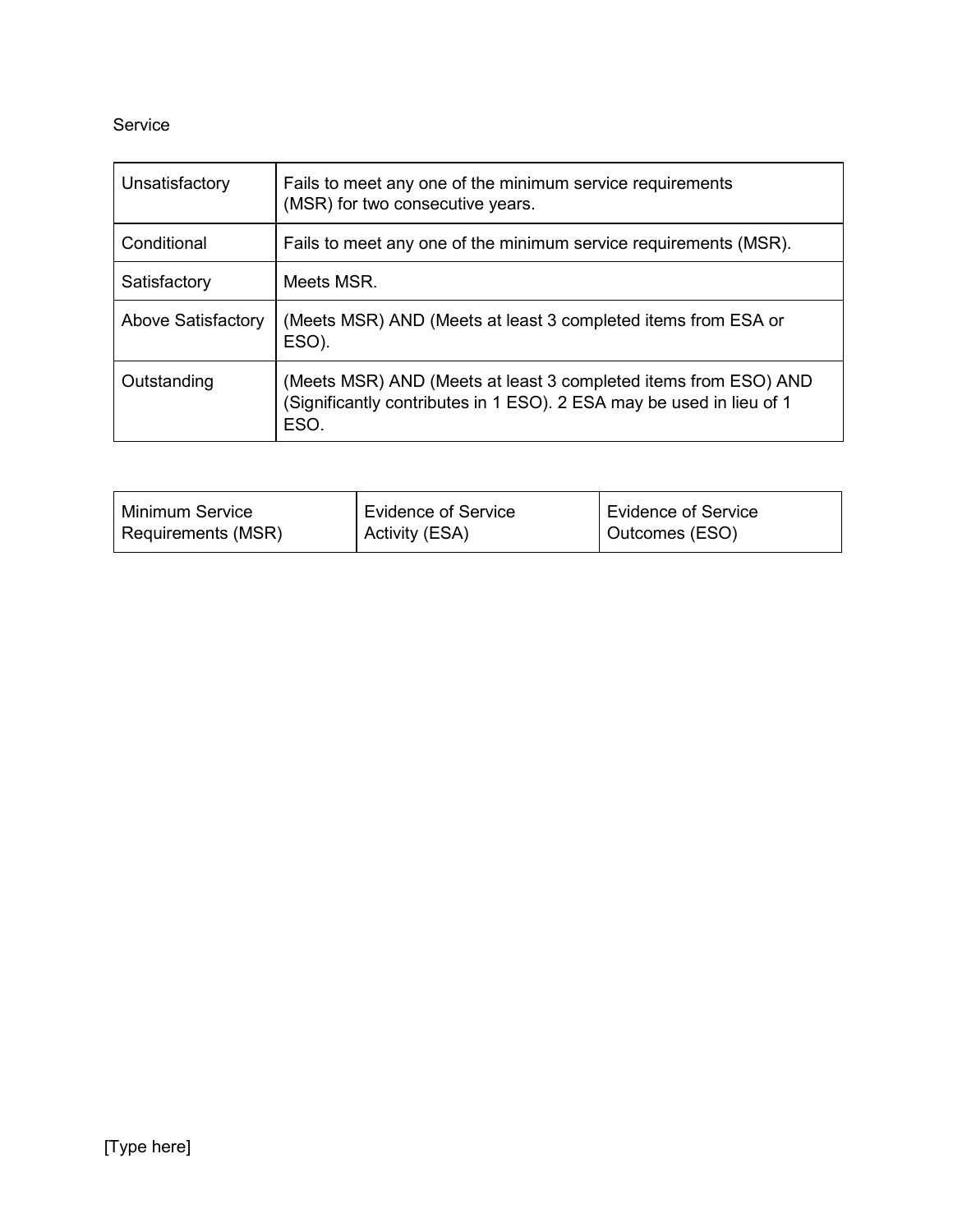|                | 1. Unless with chair's prior<br>approval, attends all<br>assigned meetings<br>such as committee<br>meetings, AESP<br>meetings, etc. | 1.             | Active participation in a<br>professional organization,<br>such as session chair in a<br>conference or committee<br>member in a technical<br>division of professional | 1.<br>2.       | Officer of a professional<br>organization such as<br>ASME Exec. Comm.<br>Editorship, associate<br>editorship, or editorial<br>board member of |
|----------------|-------------------------------------------------------------------------------------------------------------------------------------|----------------|-----------------------------------------------------------------------------------------------------------------------------------------------------------------------|----------------|-----------------------------------------------------------------------------------------------------------------------------------------------|
| 2 <sub>1</sub> | Unless with chair's<br>prior approval, attends<br>all dept-wide faculty<br>meetings and retreats.                                   | 2 <sub>1</sub> | societies.<br>Reviewer of at least<br>one manuscript for a<br>conference or a journal,                                                                                | 3 <sub>1</sub> | prestigious journals.<br>External reviewer and<br>panel at the state and<br>national levels such as                                           |
| 3.             | Active participation in<br>aforementioned<br>meetings.                                                                              |                | or evaluation of at least<br>one external P&T<br>dossier.                                                                                                             | $4_{\cdot}$    | NSF panel.<br>Chair of a committee or<br>workgroup at UCF.                                                                                    |
| 4.             | Timely completion of<br>mandatory<br>university duties                                                                              | 3.             | Active participation<br>in at least one<br>committee at UCF.                                                                                                          | 5.             | Event/workshop/<br>organizer in a<br>professional conference,                                                                                 |
|                | such as COI,<br>FERPA, etc.                                                                                                         |                | 4. Active mentoring of other<br>faculty, such as proposal<br>review, participating in<br>faculty development work                                                     | 6.             | or other leadership role<br>such as conference track<br>chair, general chair, etc.<br>Invited talks at other                                  |
|                |                                                                                                                                     | 5.             | group, etc.<br>Volunteer in at least one                                                                                                                              | 7.             | universities or industry.<br>Promotional activities,                                                                                          |
|                |                                                                                                                                     |                | department, college or<br>university wide events,<br>such as coordinating<br>seminar, hosting external                                                                | 8.             | e.g., TV interviews,<br>TED talk, magazine<br>articles, etc.<br>Leadership in at least                                                        |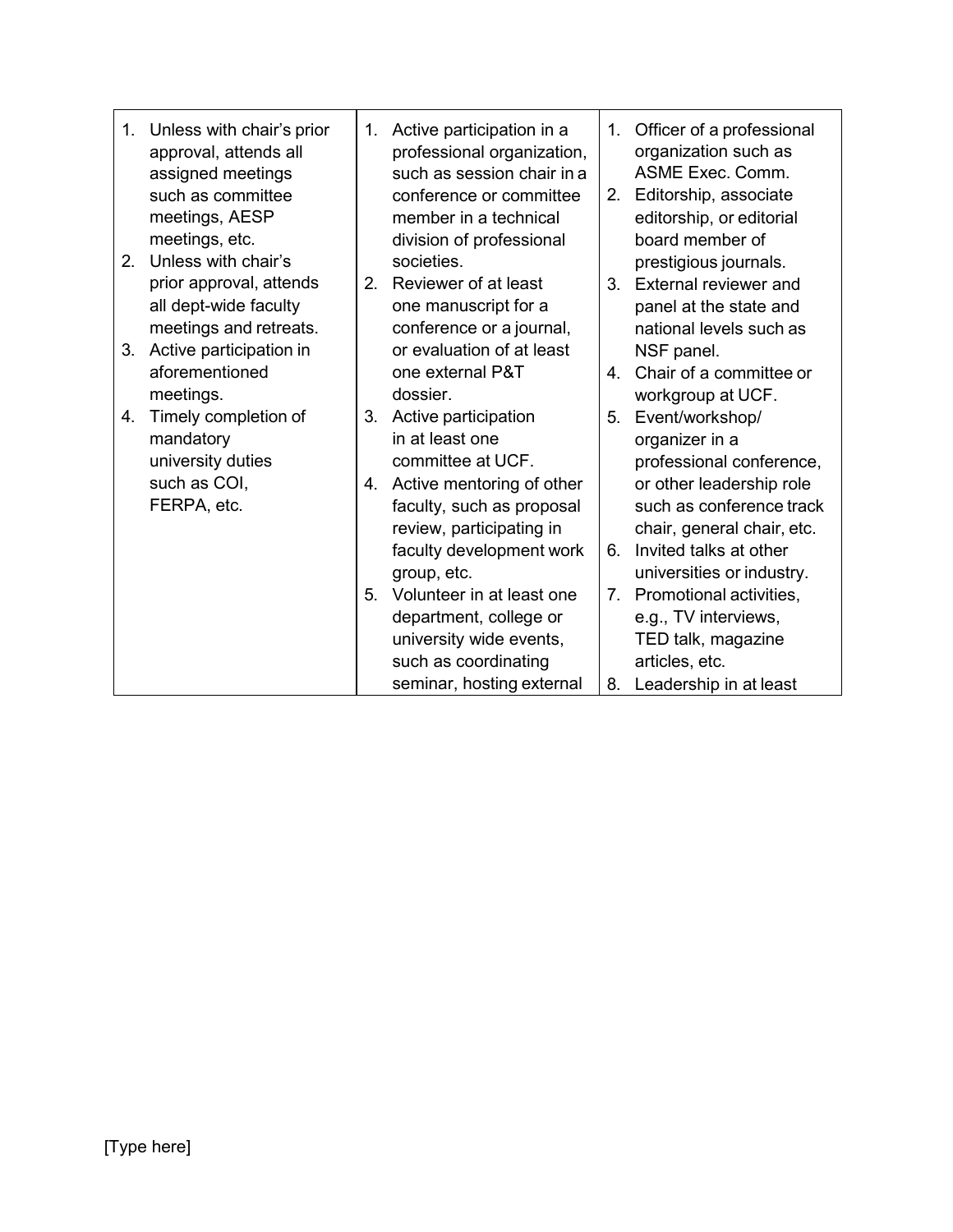|                                  | visitor, participating in |    | one department, college    |
|----------------------------------|---------------------------|----|----------------------------|
|                                  | ORC workshop, etc.        |    | or university support      |
| 6.                               | Faculty judge for a       |    | functions such as          |
|                                  | student competition at    |    | assessment, retention,     |
|                                  | departmental, university  |    | policy development,        |
|                                  | or above levels.          |    | cluster lead, etc.         |
| $7_{\scriptscriptstyle{\ddots}}$ | Involvement in at least   | 9. | Competitive service        |
|                                  | one K-12 outreach and     |    | award at national level,   |
|                                  | recruitment activities    |    | from a professional        |
|                                  | e.g., open house,         |    | organization, or at UCF.   |
|                                  | recruitment lectures and  |    | 10. Large donation to UCF, |
|                                  | seminars, National Merit  |    | facilitated by faculty.    |
|                                  | Scholar dinner, etc.      |    |                            |
| 8.                               | Faculty advisor to        |    |                            |
|                                  | student organization,     |    |                            |
|                                  | such as ASME, AIAA.       |    |                            |
|                                  |                           |    |                            |